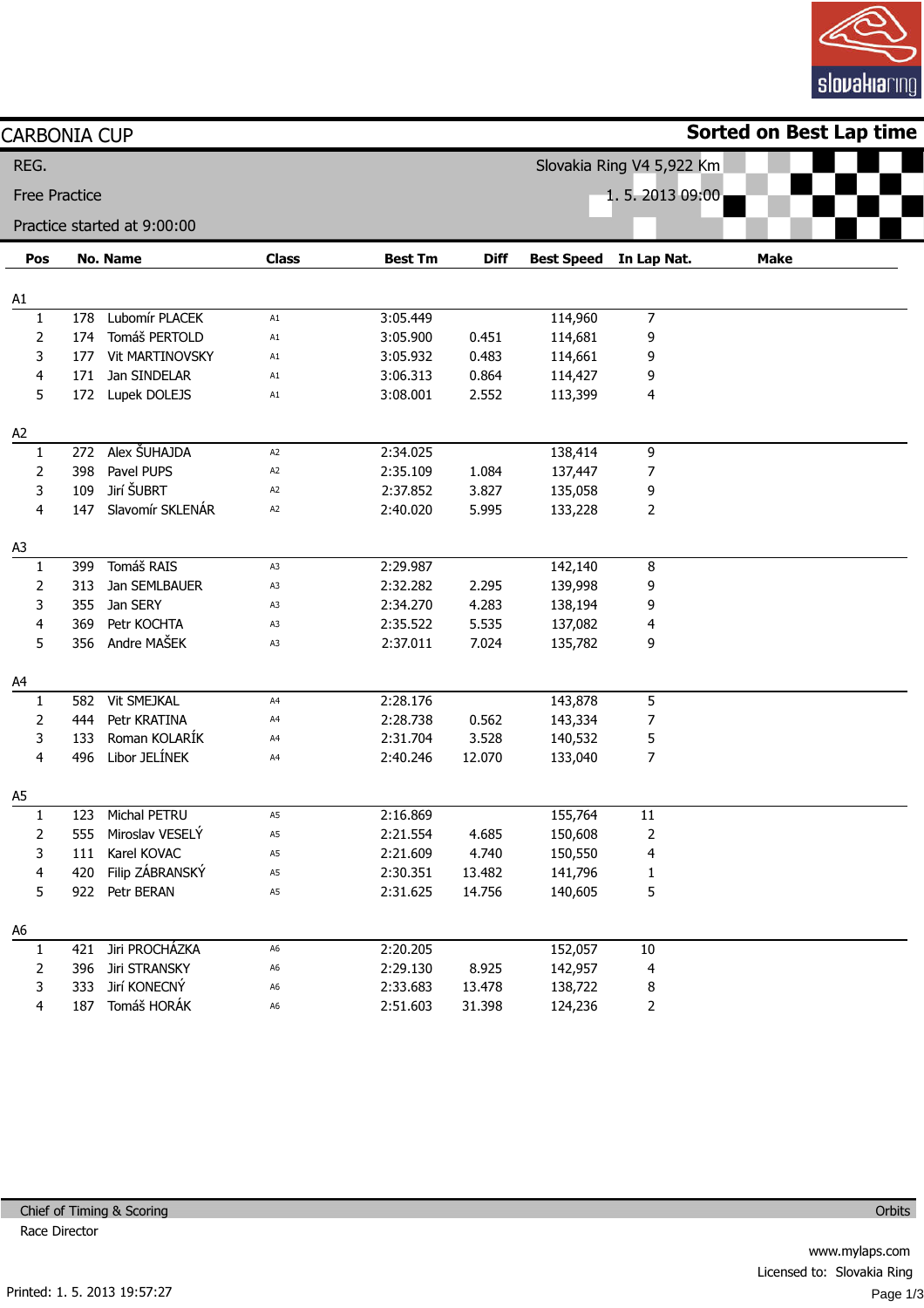

| <b>CARBONIA CUP</b>  |     |                                   |                |                      |                |                           |                        | <b>Sorted on Best Lap time</b> |  |  |
|----------------------|-----|-----------------------------------|----------------|----------------------|----------------|---------------------------|------------------------|--------------------------------|--|--|
| REG.                 |     |                                   |                |                      |                | Slovakia Ring V4 5,922 Km |                        |                                |  |  |
| <b>Free Practice</b> |     |                                   |                |                      | 1.5.2013 09:00 |                           |                        |                                |  |  |
|                      |     |                                   |                |                      |                |                           |                        |                                |  |  |
|                      |     | Practice started at 9:00:00       |                |                      |                |                           |                        |                                |  |  |
| Pos                  |     | <b>No. Name</b>                   | <b>Class</b>   | <b>Best Tm</b>       | <b>Diff</b>    |                           | Best Speed In Lap Nat. | <b>Make</b>                    |  |  |
| A7                   |     |                                   |                |                      |                |                           |                        |                                |  |  |
| 1                    | 939 | Lukáš URBAN<br>150 Vojtech DVORAK | A7             | 2:21.732<br>2:23.261 |                | 150,419                   | 8                      |                                |  |  |
| 2                    |     |                                   | A7             |                      | 1.529          | 148,814                   | 4                      |                                |  |  |
| B1                   |     |                                   |                |                      |                |                           |                        |                                |  |  |
| 1                    | 510 | Gerhard FECHNER                   | B <sub>1</sub> | 2:46.852             |                | 127,773                   | 5                      |                                |  |  |
| 2                    |     | 502 Adam HUSTÁK                   | B1             | 3:00.527             | 13.675         | 118,094                   | 8                      |                                |  |  |
|                      |     |                                   |                |                      |                |                           |                        |                                |  |  |
| B <sub>2</sub>       |     |                                   |                |                      |                |                           |                        |                                |  |  |
| 1                    | 523 | Miroslav BOŠEK                    | B <sub>2</sub> | 2:46.569             |                | 127,990                   | 9                      |                                |  |  |
| 2                    |     | 501 Juraj DRAGÚN                  | B2             | 2:54.797             | 8.228          | 121,965                   | 7                      |                                |  |  |
|                      |     |                                   |                |                      |                |                           |                        |                                |  |  |
| B <sub>3</sub>       |     |                                   |                |                      |                |                           |                        |                                |  |  |
| 1                    | 503 | Luboš SAZAVA                      | B <sub>3</sub> | 2:49.655             |                | 125,662                   | 6                      |                                |  |  |
| 2                    | 737 | Michaela TASEVOVÁ                 | B <sub>3</sub> | 2:51.064             | 1.409          | 124,627                   | 7                      |                                |  |  |
| 3                    | 668 | Vojtech CHAURA                    | B <sub>3</sub> | 2:52.355             | 2.700          | 123,694                   | 3                      | Porsche                        |  |  |
| 4                    | 713 | Ivan SMIRNOV                      | B <sub>3</sub> | 2:54.819             | 5.164          | 121,950                   | 9                      |                                |  |  |
| 5<br>6               | 515 | Ludovít ČISTÝ                     | B <sub>3</sub> | 2:55.213             | 5.558          | 121,676                   | 2                      |                                |  |  |
|                      |     | 701 Zdenek CURDA                  | B3             | 3:00.754             | 11.099         | 117,946                   | 5                      |                                |  |  |
| B3/B7                |     |                                   |                |                      |                |                           |                        |                                |  |  |
| $\mathbf{1}$         |     | 524 Ondrej SZILÁGYI sr.           | B3/B7          | 2:58.176             |                | 119,652                   | 1                      |                                |  |  |
| 2                    | 525 | Ondrej SZILAGYI jr.               | B3/B7          | 3:00.243             | 2.067          | 118,280                   | 5                      |                                |  |  |
| 3                    | 633 | Peter SZILAGYI                    | B3/B7          | 3:15.413             | 17.237         | 109,098                   | 2                      |                                |  |  |
|                      |     |                                   |                |                      |                |                           |                        |                                |  |  |
| B4                   |     |                                   |                |                      |                |                           |                        |                                |  |  |
| 1                    | 702 | Zbynek CURDA                      | B4             | 2:44.194             |                | 129,842                   | 10                     |                                |  |  |
| 2                    |     | 777 Tomáš BENEŠ                   | B4             | 2:45.471             | 1.277          | 128,839                   | $\overline{7}$         |                                |  |  |
| 3                    |     | 696 Petr NOVÁK                    | B <sub>4</sub> | 2:52.581             | 8.387          | 123,532                   | 2                      |                                |  |  |
|                      |     |                                   |                |                      |                |                           |                        |                                |  |  |
| B5<br>$\mathbf{1}$   |     | 719 Radek HORT                    | B <sub>5</sub> | 2:28.724             |                | 143,347                   | 12                     |                                |  |  |
| 2                    |     | 622 Tomáš POSPÍŠIL                | B5             | 2:29.183             | 0.459          | 142,906                   | 9                      |                                |  |  |
| 3                    |     | 707 Roman ŠIROKY                  | <b>B5</b>      | 2:33.262             | 4.538          | 139,103                   | 10                     |                                |  |  |
|                      |     |                                   |                |                      |                |                           |                        |                                |  |  |
| B6                   |     |                                   |                |                      |                |                           |                        |                                |  |  |
| $\mathbf{1}$         |     | 766 Stanislav ŠEDIVEC             | B <sub>6</sub> | 2:27.937             |                | 144,110                   | 3                      |                                |  |  |
| 2                    | 757 | Siarhei PAULEVETS                 | B <sub>6</sub> | 2:30.947             | 3.010          | 141,236                   | 6                      |                                |  |  |
| 3                    | 788 | Patrik JOACHIMCZIK                | B <sub>6</sub> | 2:32.248             | 4.311          | 140,029                   | 8                      |                                |  |  |
| 4                    |     | 505 Jan MARECEK                   | <b>B6</b>      | 2:32.646             | 4.709          | 139,664                   | 8                      |                                |  |  |